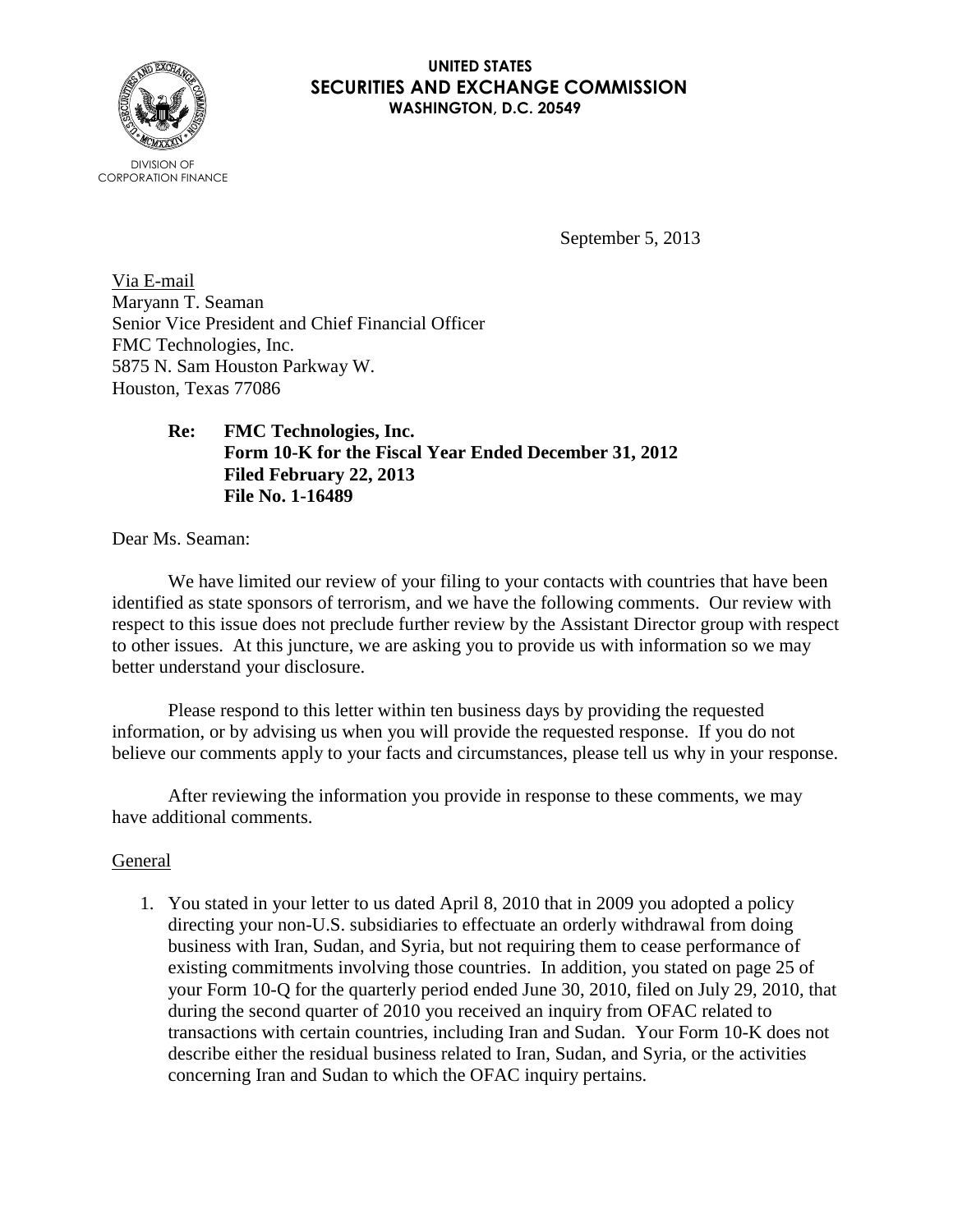Maryann T. Seaman FMC Technologies, Inc. September 5, 2013 Page 2

> As you know, Iran, Sudan, and Syria are designated by the State Department as state sponsors of terrorism, and are subject to U.S. economic sanctions and export controls. Please describe to us the nature and extent of your past, current, and anticipated contacts with Iran, Sudan, and Syria, whether through direct or indirect arrangements, since the April 2010 letter. Your response should describe any products, equipment, components, technology, or services that you have provided or intend to provide to Iran, Sudan, and/or Syria, directly or indirectly, and any agreements, arrangements, or other contacts with the governments of those countries or entities they control. Also, describe the transactions to which the OFAC inquiry relates, and any significant developments in the matter with OFAC since your provision of information to OFAC in response to its inquiry.

2. Please discuss for us the materiality of the contacts with Iran, Sudan, and Syria that you describe in response to the foregoing comment, and whether those contacts constitute a material investment risk for your security holders. You should address materiality in quantitative terms, including the approximate dollar amounts of any associated revenues, assets, and liabilities for the last three fiscal years and the subsequent interim period. Also, address materiality in terms of qualitative factors that a reasonable investor would deem important in making an investment decision, including the potential impact of corporate activities upon a company's reputation and share value. As you know, various state and municipal governments, universities, and other investors have proposed or adopted divestment or similar initiatives regarding investment in companies that do business with U.S.-designated state sponsors of terrorism. Your materiality analysis should address the potential impact of the investor sentiment evidenced by such actions directed toward companies that have operations associated with Iran, Sudan, or Syria.

We urge all persons who are responsible for the accuracy and adequacy of the disclosure in the filing to be certain that the filing includes the information the Securities Exchange Act of 1934 and all applicable Exchange Act rules require. Since the company and its management are in possession of all facts relating to the company's disclosure, they are responsible for the accuracy and adequacy of the disclosures they have made.

In responding to our comments, please provide a written statement from the company acknowledging that:

- the company is responsible for the adequacy and accuracy of the disclosure in the filing;
- staff comments or changes to disclosure in response to staff comments do not foreclose the Commission from taking any action with respect to the filing; and
- the company may not assert staff comments as a defense in any proceeding initiated by the Commission or any person under the federal securities laws of the United States.